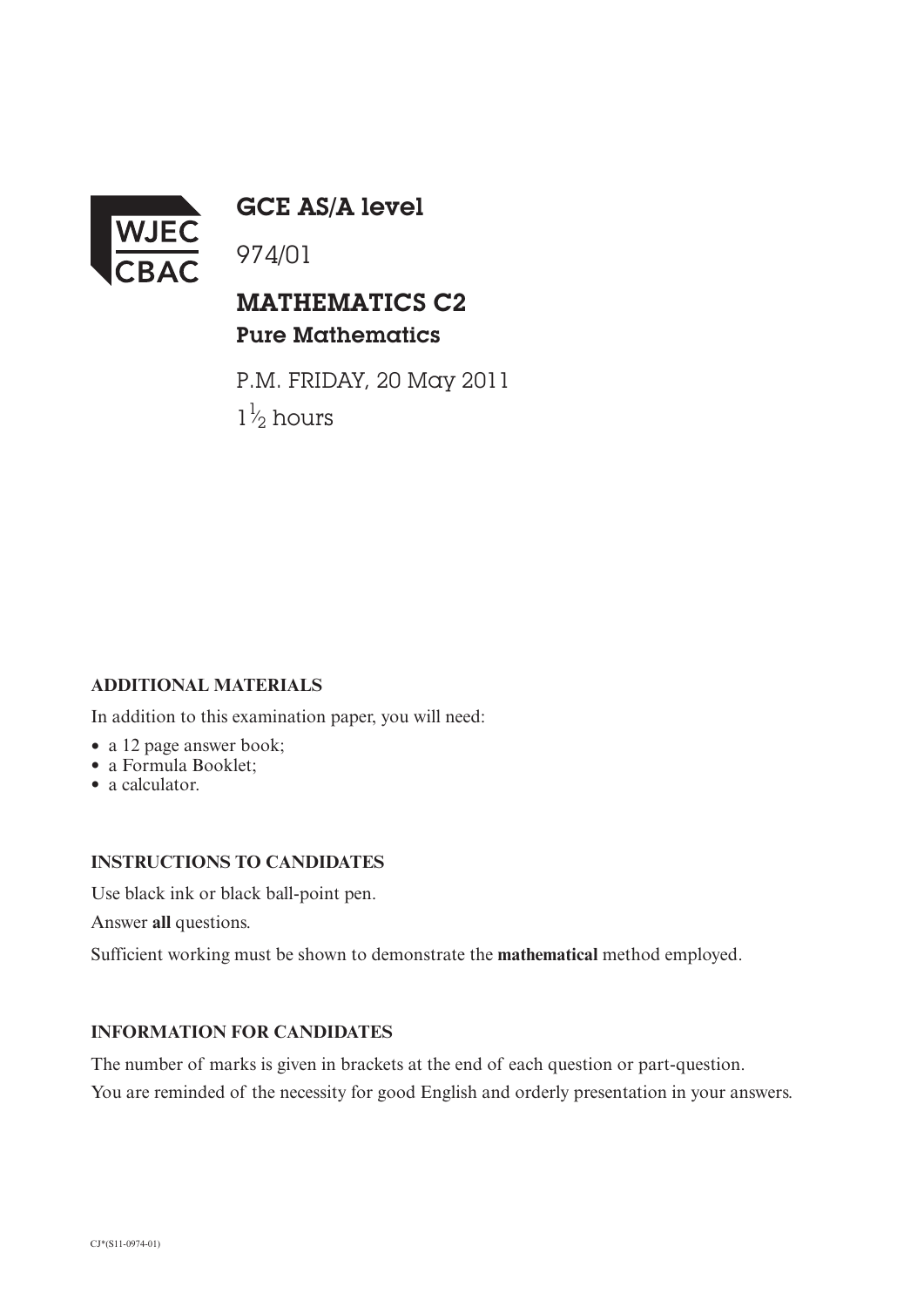**1.** Use the Trapezium Rule with five ordinates to find an approximate value for the integral

$$
\int_{1.6}^{2} \frac{1}{9-x^3} \mathrm{d}x.
$$

Show your working and give your answer correct to three decimal places. [4]

**2.** (a) Find all values of  $\theta$  in the range  $0^{\circ} \le \theta \le 360^{\circ}$  satisfying

$$
\sin \theta + 12 \cos^2 \theta = 6. \tag{6}
$$

*(b)* Find all values of *x* in the range  $0^{\circ} \le x \le 180^{\circ}$  satisfying

$$
\cos(2x - 35^{\circ}) = 0.891. \tag{3}
$$

(c) Find all values of  $\phi$  in the range  $0^{\circ} \le \phi \le 360^{\circ}$  satisfying

$$
\sin \phi + \cos \phi = 0. \tag{3}
$$

**3.** The diagram below shows a sketch of the triangle *ABC* with sin  $AC = x$ cm and  $BC = y$ cm.  $A=\frac{3}{5}$ ,  $\sin B=\frac{5}{12}$ ,  $\sin C=$ 5 5 13 ,  $\sin B = \frac{5}{13}$ ,  $\sin C = \frac{56}{65}$ ,



(*a*) Show that  $y = 1.56x$ . [2]

- (b) Given that the area of triangle  $ABC$  is  $4.2 \text{ cm}^2$ , find the value of *x* and the value of *y*.[5]
- **4.** *(a)* The sum of the first fifteen terms of an arithmetic series is 780. The sum of the second, fourth and tenth terms of the series is 100. Find the first term and the common difference of the series. [5]
	- *(b)* The *p*th term of another arithmetic series is 1023. The  $(p + 4)$ th term of this series is 1059. Find the  $(p + 7)$ th term of the series. [3]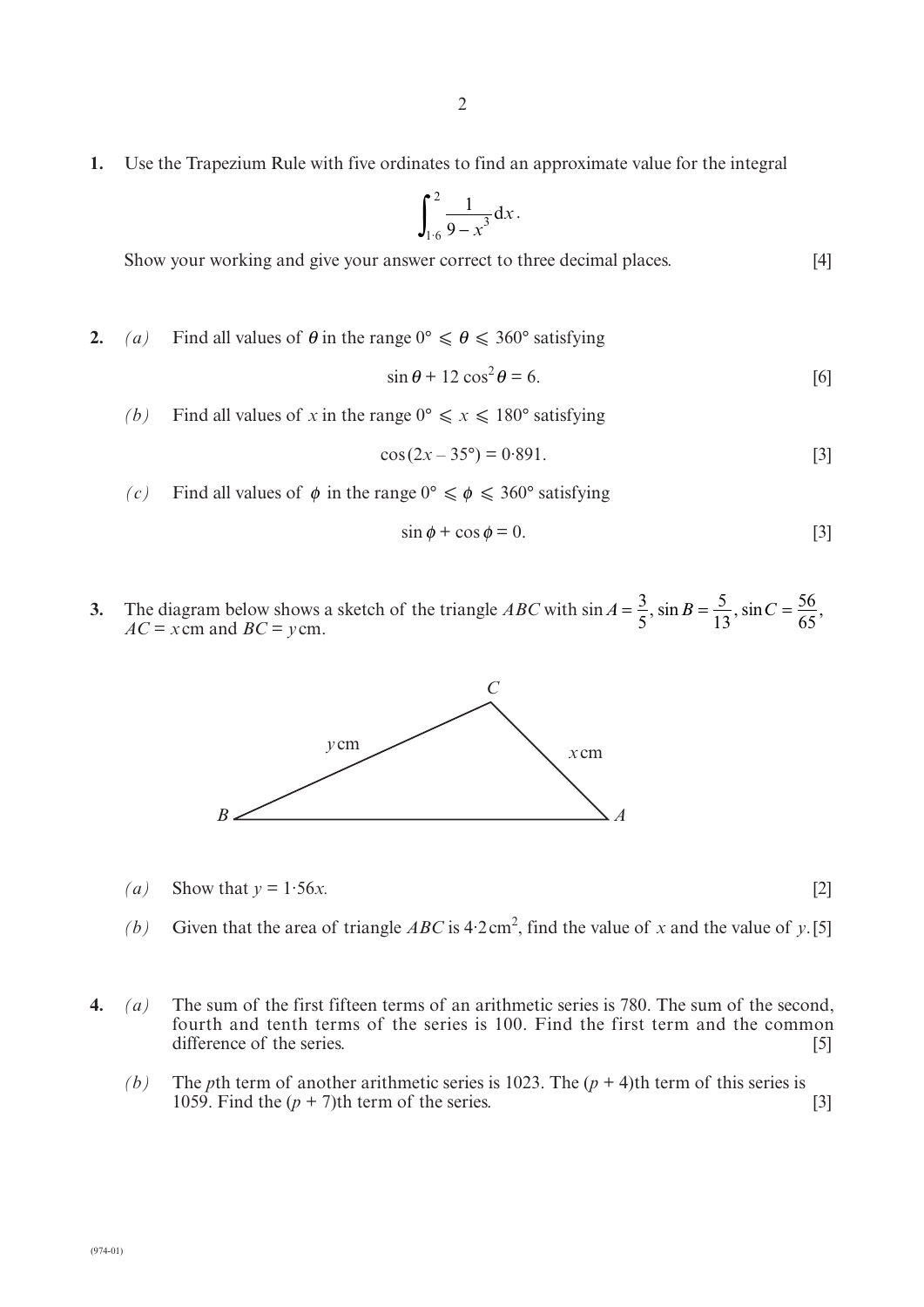**5.** *(a)* A geometric series has first term *a* and common ratio *r*. Prove that the sum of the first *n* terms is given by

$$
S_n = \frac{a(1 - r^n)}{1 - r} \ . \tag{3}
$$

- *(b)* The sum to infinity of a geometric series is equal to four times the first term of the series.
	- (i) Find the value of the common ratio of the series.
	- (ii) Given that the sum of the first two terms of the series is 35, find the sum of the first nine terms of the series. Give your answer correct to the nearest whole number.

$$
[6]
$$



The diagram shows a sketch of the curve  $y = x^2 - 4x + 6$  and the line  $y = -x + 10$ . The curve and the line intersect at the points *A* and *B*.

- (i) Showing your working, find the coordinates of *A* and *B*.
- (ii) Find the area of the shaded region.

[11]

# **TURN OVER**